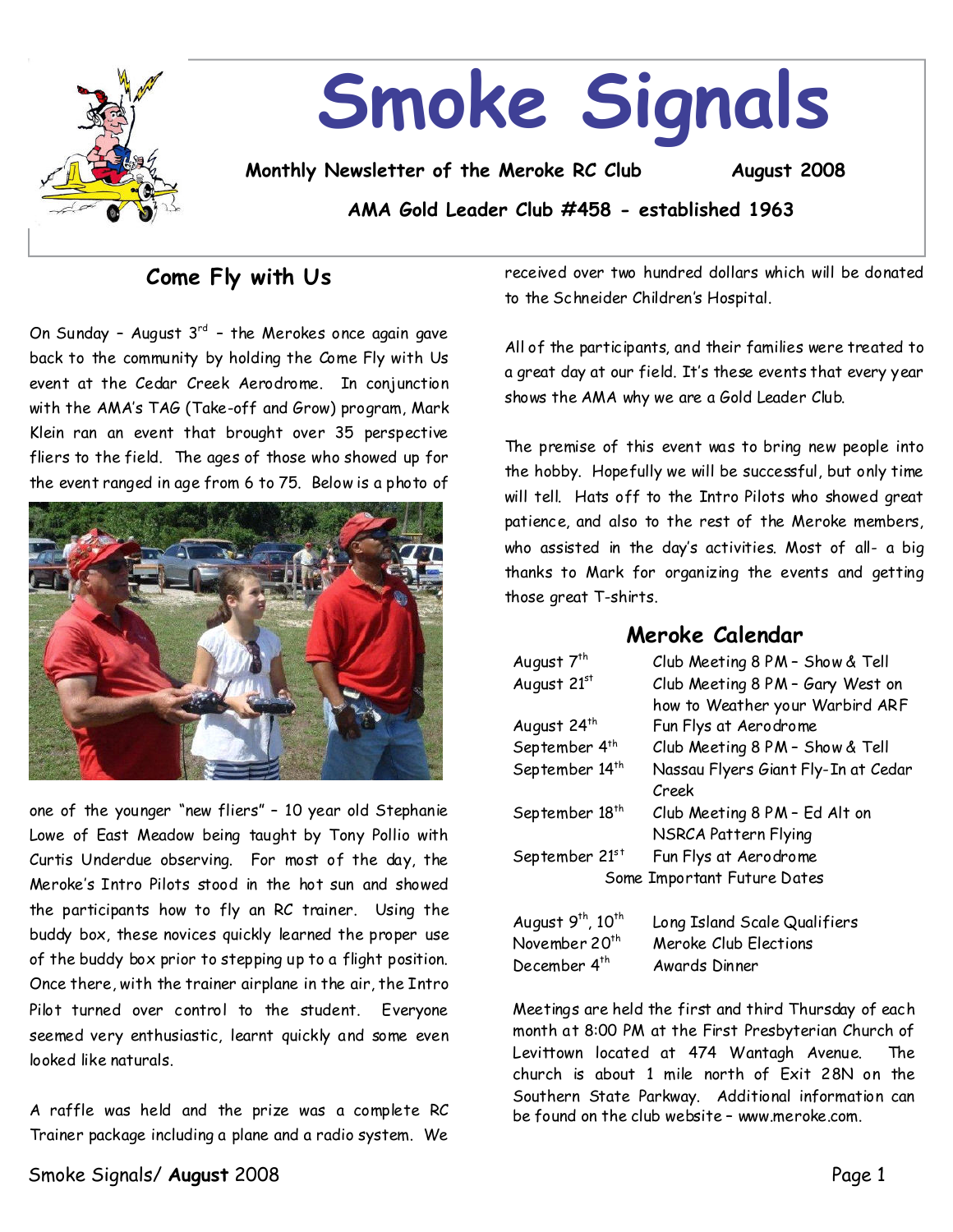## **Club Officers & Volunteers**

| President                 | Dave Bell            | dave.bell0323         |  |
|---------------------------|----------------------|-----------------------|--|
|                           | 516-633-0034         | @verizon.net          |  |
| <b>Vice President</b>     | Lou Pinto            | meroke36@gol.com      |  |
|                           | 516-785-6890         |                       |  |
| Treasurer                 | Herb Henery          | hahenery@aol.com      |  |
|                           | 631-665-6274         |                       |  |
|                           |                      |                       |  |
| Recording                 | Al Weiner            |                       |  |
| Secretary                 | 516-868-5674         |                       |  |
| Corresponding             | Curtis               | curtisu@msn.com       |  |
| Secretary                 | Underdue             |                       |  |
|                           | 917-213-4459         |                       |  |
| <b>Board of Directors</b> | Mark Klein           | mclein@optonline.net  |  |
|                           | 516-326-0855         |                       |  |
|                           | Ed Wiemann           | eww46@man.com         |  |
|                           | 516-735-0733         |                       |  |
|                           |                      |                       |  |
|                           | Nelson Ramos         | ne198rc@optonline.net |  |
|                           | 631-420-2889         |                       |  |
|                           | Ernie Schack         | radioschack2@aol.com  |  |
|                           | 516-481-1814         |                       |  |
| Chief                     | Bob Reynolds         | mrbrew@optonline.net  |  |
| <b>Field Controller</b>   | 516-775-4377         |                       |  |
| Asst Chief                | Tony Pollio          | rctony@optonline.net  |  |
| <b>Field Controllers</b>  | 516-794-9637         |                       |  |
|                           | Ed Wiemann           | eww46@man.com         |  |
|                           | 516-735-0733         |                       |  |
| <b>Field Safety</b>       | Tony Pollio          |                       |  |
|                           |                      | rctony@optonline.net  |  |
| Of ficer                  | 516-794-9637         |                       |  |
| Smoke Signals             | <b>Russell Rhine</b> | rrhine@optonline.net  |  |
| Editor                    | 516-484-0368         |                       |  |
| Membership                | Frank Lasala         |                       |  |
| Programs                  | Phil Friedensohn     |                       |  |
| Education                 | Charlie Lando        |                       |  |
| Friends of Cedar          | George Carley        |                       |  |
| Creek                     |                      |                       |  |
| Building Program          | Charlie Lando        | Frnie Schack          |  |
| <b>Archivists</b>         | Ron Berg             | Stan Blum             |  |
| Webmaster                 | Ted Evangelatos      |                       |  |
| Social (Coffee)           | Irv Kreutel          | Al Hammer             |  |
| Raffles                   | Nick Guiffre         | Curtis Underdue       |  |
|                           |                      |                       |  |
| Show and Tell             | Ed Wiemann           |                       |  |
| Video Librarian           | Bob Cook             |                       |  |
| Come Fly With Me          | Mark Klein           | Dave Bell             |  |
| Open Fly-In               | Ernie Schack         | <b>Tony Pollio</b>    |  |
| Monthly Fun Fly           | Bob Reynolds         | Gene Kolakowski       |  |
| One Fly                   | Ted Evangelatos      |                       |  |
| Picnic/Dinner             | Al Weiner            | Chris Mantzaris       |  |
|                           | Nick Guiffre         |                       |  |
| <b>Contest Directors</b>  | Allen Berg           | Tony Pollio           |  |
|                           | Ernie Schack         | Tom Scotto            |  |
| <b>Flight Instructors</b> | Allen Berg           | Ted Evangelatos       |  |
|                           |                      |                       |  |
|                           | Douglas Frie         | Dan Gramenga          |  |
|                           | Mark Klein           | Gene Kolakowski       |  |
|                           | Ken Mandel           | Tim Murphy            |  |
|                           | Tony Pollio          | Rick Porqueddu        |  |
|                           | Bob Reynolds         | <b>Bill Streb</b>     |  |
|                           | Ernie Schack         | Al Weiner             |  |

## **A Happy Group of Campers**

For the third year in a row, the Meroke hosted campers from the Gan Israel Camp of Roslyn. 11 campers, ages 8 and 9, showed up at the Aerodrome on Friday - August 1st, led by camp counselor Gnendy Hecht. They quickly



learnt the use of the buddy box, and then spent a few minutes flying one of the club's trainers. The campers were scheduled for a second day of flying on the following Monday.

A Meroke thanks to Mark Klein for organizing the activity for these campers and also Bob Reynolds, Tim Murphy and Charlie Lando for their help.

## **Gary Fitch's Visit**

At our meeting in July we were treated to a visit by our new District II Vice President - Gary Fitch. Gary also spent the afternoon at the field meeting with quite a few

members and other fliers. After enjoying dinner with a group of Merokes at a local burger joint, Gary attended our meeting. He spoke about the AMA, what it provides to us



members, and what it's plans are for the future. One of most important points that Gary discussed was the great job the AMA is doing in handling the delicate situation in Washington, DC of the recent press regarding RC flying and "terrorism". The AMA is keeping us in the air.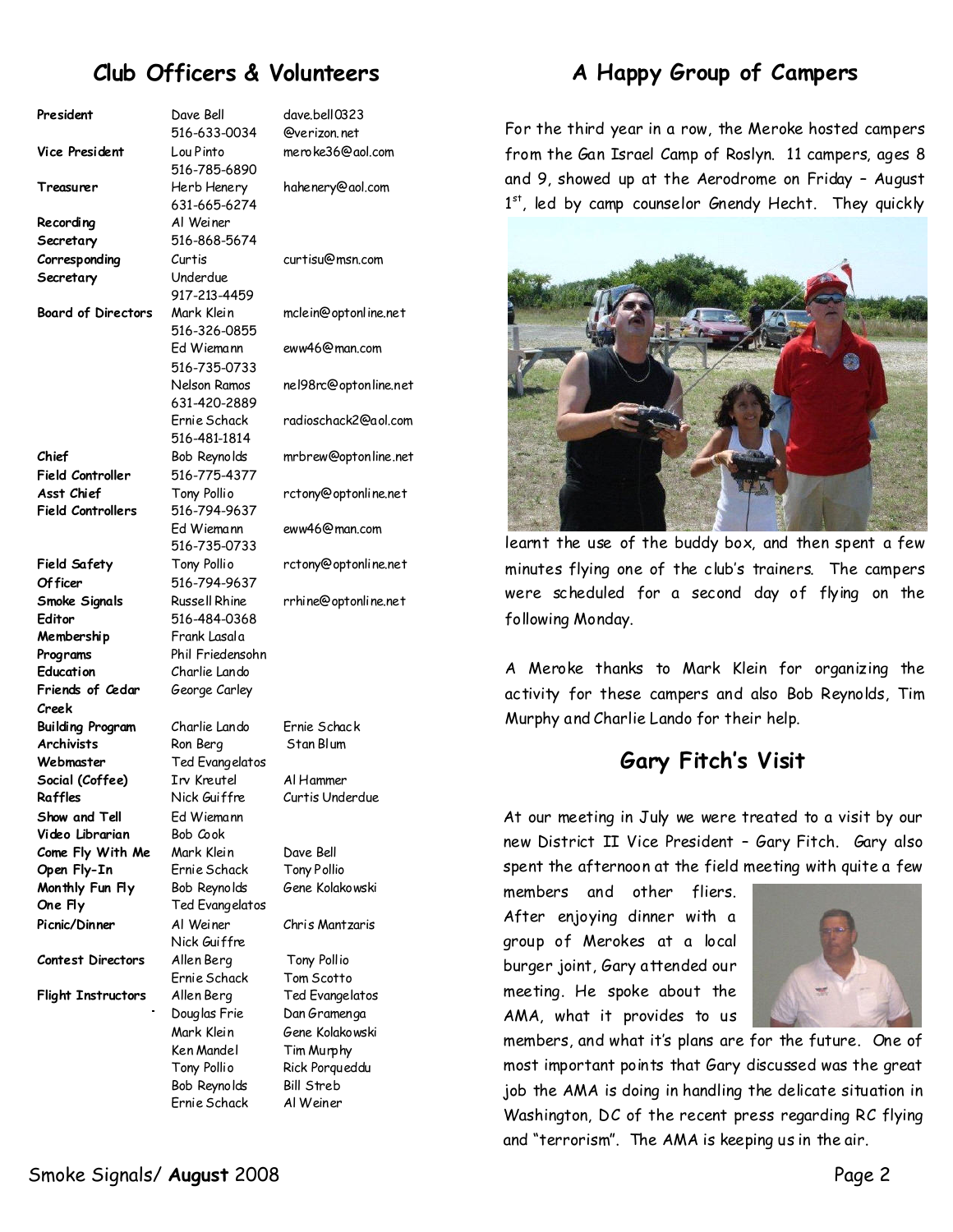## **From the President**

I want to thank all those who volunteered to help and our Intro Pilots who have taken on the responsibility of introducing the Public to R/C Flying during our successful Come Fly with Us event. Nassau Hobbies was on site with some items for sale during the day. The proceeds from the raffle will be donated to the Schneiders Children **Hospital** 

The Board is now planning the Awards Dinner for our members. At a few membership meetings, the Holiday Party was mentioned and a show of hands was asked for of those interested in another formal Holiday Party. Lack of interest has dictated that we scale down the dinner and make it an Awards Dinner for members only. At this time, we are entertaining the idea of having the dinner in the Church Hall where we meet. We will have sandwiches, salads and non-alcoholic drinks available. At this dinner, the awards will then be given out to deserving members. If anyone would like to offer another option and/or would like to organize the Party, please contact any of the Board Members with your idea.

The Building Club is looking to get started once again with Charlie and Ernie at the controls. We are looking to start off the building season with an exhibit at the Bellmore Street Fair in September. Charlie and Ernie are in contact with the AMA regarding educational material and hoping to get some Delta Darts to offer to the Public. Again, we need volunteers to man the tables over the weekend, offering information and assistance to anyone interested in the Hobby.

Up to this point we have had an exciting year so far with Events and Programs. I want to thank Dr. Phil for the effort put forth to bring us great programs. We were fortunate to have Gary Fitch, the AMA District II Vice President with us along with Ed Anderson of the LISF. All those who were able to participate at these outings can only say what a great time it was. Thanks Al for doing the BBQing which everyone looks forward to after a long day at the field. Also, thank you to our Senior Pilots and Instructors who have been instructing at the Aerodrome for our novice members and new comers to the Hobby. I see quite a few Novices going through their respective training programs, working towards their Senior Pilot Card. That's what makes this Club so inviting to others interested in R/C Flying. I can say that because I get on the average of 6-10 EMAILs a week asking what we offer and how we can help them get started in the Hobby. These EMAILs come from all over Long Island so we are a very popular Club.

I hope you all continue to have an enjoyable summer and the good weather continues to follow us at the Aerodrome. Continue safe flying and have fun

### **From the Editor**

It's been a real trying year for RC fliers in Nassau County. First, the field in Port Washington was closed and then we had the long grueling battle over the security booth at Cedar Creek. Looks like these fields will be saved, but it's a nationwide virus hitting our beloved hobby.

Ernie Schack gave me an article from the Palm Beach Post regarding the 200 member Sun Dancers RC Club in nearby Port St.Lucie. After15 years of using the field at Torino Park, the club is coming under flak from the community. It has forced the club to restrict the flying of glow and gasoline powered airplanes on Sundays. They are also monitoring noise levels with decibel meters, and submitting the readings to park officials.

Originally allowed to fly from 7 am to dusk, they nowfly from 9 am to 1 pm and then from 3 pm to dusk. On Sundays the club members can only fly electrics. The yearly Big Bird Fly-In, which brings in a few thousand spectators,will probably have to be cancelled. A move to a local waste treatment plant was rejected – sound familiar?

This is probably a story repeated many times across the US. We need to pressure the AMA to step up to this issue.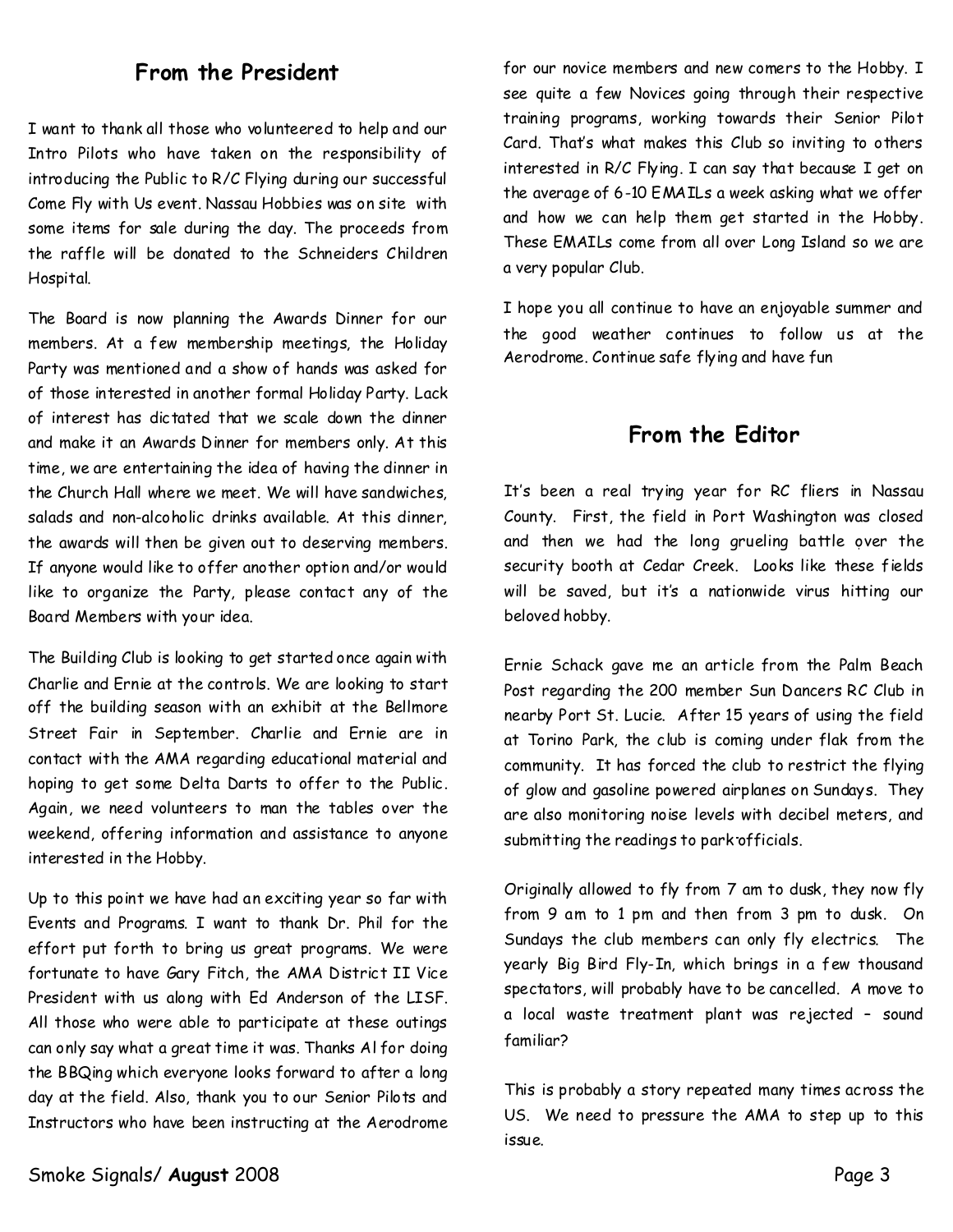## Email from Ed Anderson of the LISF

On July 19<sup>th</sup>, we held a Soaring Day hosted by Ed Anderson who is the president of the LI Silent Fliers. Ed spoke at a recent meeting and with a little nudging from Phil brought a few gliders and a few of his fellow LISF members to Cedar Greek to teach us all about gliders. Though we had a small turnout, those who attended were treated to a great day. Following is an email that Ed sent to Phil. For more details about the LISF and gliding, go to their club website at www.lisf.org.

#### Phil,

I had a great day flying with your club. I was REALLY surprised at the number of people who were interested to take a turn on a plane designed tobe flown "dead stick".

#### A Few Observations:

Your field is really good for power planes but is small for thermal duration gliders. On a near windless day there should be plenty of thermal activity coming off the runways and the highway area. So there could be some good soaring on a calm day. However with a windy day like the one we had, if you were to catch an thermal at the upwind border and work it, you would be at the down wind border in no time and need to come back. Fun perhaps but it would not give you much time to work the lift.

I think that climb and glide type flying glider flying would be more the norm for your field. This is what we were doing Sunday. The advantage of this kind of flying is long, long flight times. As you saw I was getting 25-30 minute flights on a 1300 mah pack without really catching much in the way of lift.

An alternative for some of your members might be silent high speed aerobatics. This is the world of hot liner gliders. In this form of glider flying you take the glider up till it is almost out of sight. Power off and go into a dive. On the way down you perform your

rolls, loops and other stunts. Perhaps 30 feet off the deck, moving at 100 MPH, you pull up, power on, and head for altitude again. This is hot liner flying. We don't do this kind of flying at Stillwell, but it would seem to fit in well with your club's activities.

#### Planes

We talked about planes that might be good for a raffle for your field. Certainly the World Models Sky Runner that we were flying would be a good fit.

With the stock motor it does pretty well but with the brushless I am running it goes straight up!

I would consider the Sky Runner a warm liner rather than a hot liner. Quick, aerobatic and inexpensive, I think your guys would enjoy it. Consider this the "min-ultra stick" of electric gliders.

The Easy Glider Pro would also be good for someone who wants a climb and glide plane without the fast aerobatics. 160 watt brushless would get it flying nicely. A 250 would take it straight up. The Great Planes Siren might be another good choice. Sleek and aerobatic, but able to thermal if you can catch the lift, this would fit in well with your club.This can be flown for aerobatics or for thermaling. A 200 watt brushless motor would do well in this one, but a 300+ would really move it along.

All the planes I am recommending have ailerons. While I have many gliders that do not have ailerons, and I love them, your guys expect ailerons. Ailerons will also give you more authority in your tight space and windy conditions.

Here are some others for the consideration of your membership:

#### Fazer

http://www.nesail.com/detail.php?productID=5142

#### Smoke Signals/**August** 2008 Page 4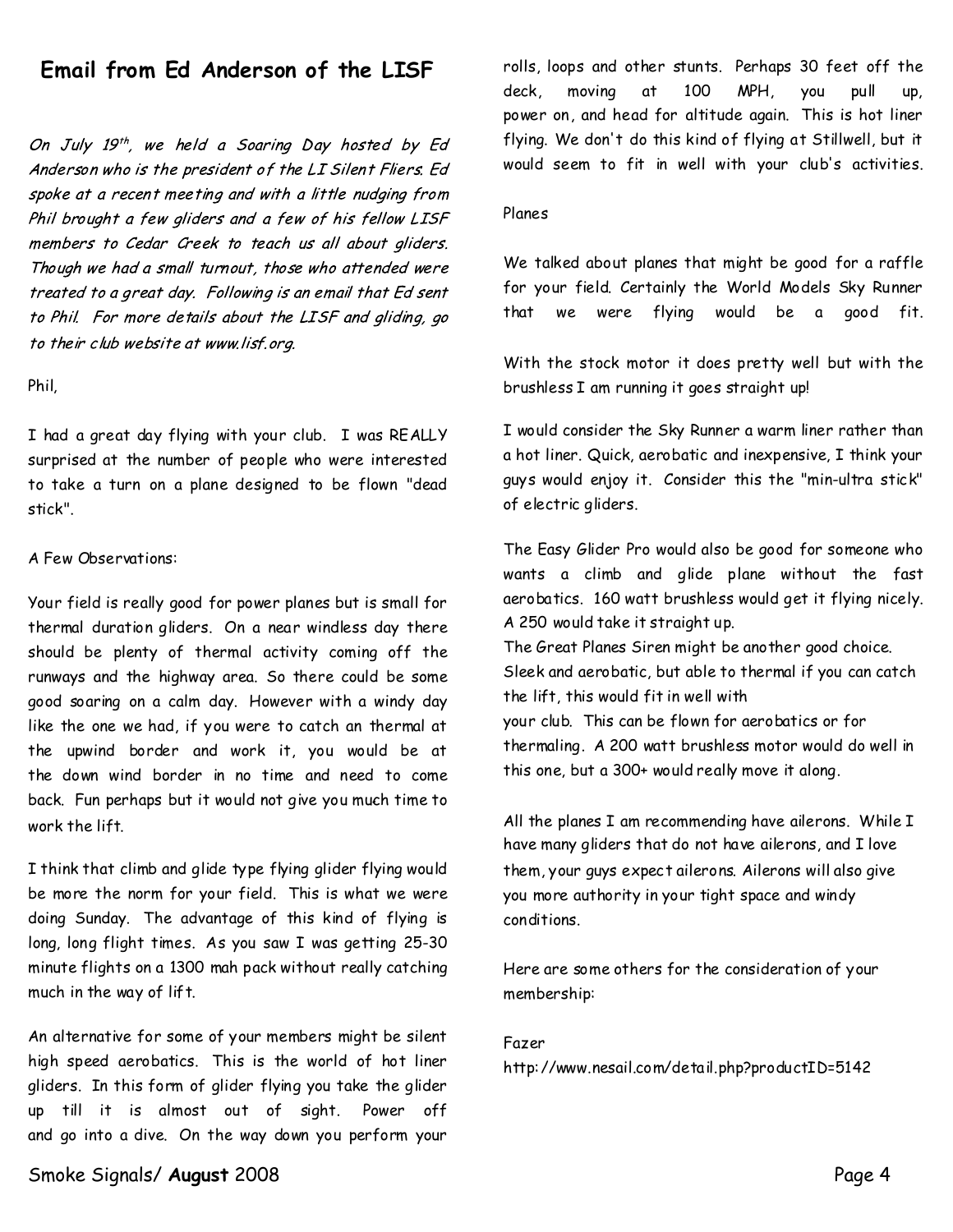#### **Omega**

http://www.nesail.com/detail.php?productID=4844

If I can be of any help to your members, please let me know. And if any of them would like to try a pure glider, have them contact me. I would be happy to give them a turn on the sticks of my sailplanes at Stillwell. I rarely fly with motors. The vast majority of my flying is done on 120" to 135" wingspan gliders that have no motors. These ships are optimized for thermal soaring.

Slope soaring is another activity I would be happy to share with your membership. As the fall and winter season approaches and the winds start to come from the north, they are welcome to join me as we slope soar over the north shore beaches. Many park flyers, electric gliders and pure gliders do very well on the slope. If the lift is good, F27 Strykers, Mini Ultra Sticks and other electrics can be flown on the slope. I never tried slope soaring a glow plane but if one of your guys wants to toss on off a cliff,we can see if it flies.

Again, thanks for you great hospitality, and I am sure we will be flying together soon.

Best regards,

Ed Anderson, The Glider Guy

## **Show & Tell**

How do you win the prize at the monthly Show & Tell? Be the only participant and Ernie showed up with one of his own designed and built airplane. Unfortunately, right after the meeting, Ernie had trouble during a flight and it's once again time for him to build another.

### **Contact Information**

Tom Hunt's electric lectures can be found at www.sefli.org, and his email address is tomhunt @optonline.net

For an interactive weather map that can bring right to the Cedar Creek Aerodrome–www.underground.com– key in Cedar Creek or your local zipcode

## **The Perfect Beginner Glider**

*After a great lecture by Ed Anderson and the Soaring Day* we held last month, there seems to be an interest among *some members to start flying gliders.Below is a short write up of what looks like great glider to start with.It might take* you awhile to get your hands on this glider as production is *slow overseas and there is a tremendous demand.*

E-flite presents a Plug-N-Play version of its popular Ascent EP ARF. The new Ascent BL 450 PNP (EFL2700) comes out of the box 95-percent built with a perfectly matched 450 brushless out-runner motor already installed. Great for experienced park or slow flyer pilots who want to test their skills with gliders. The fiberglass/balsa Ascent BL 450 PNP comes with almost everything needed for quick flying except a transmitter, receiver, battery, and charger. The price is a little under \$200.



• Comes 95-percent factory-assembled with bright UltraCote covering

• Includes 450 brushless out-runner motor, 22A ESC, 9g sub-micro servos and folding prop

• Transmitter, receiver, battery and charger not included

### **New Members**

Duane Avery John Gaertner

Smoke Signals/**August** 2008 Page 5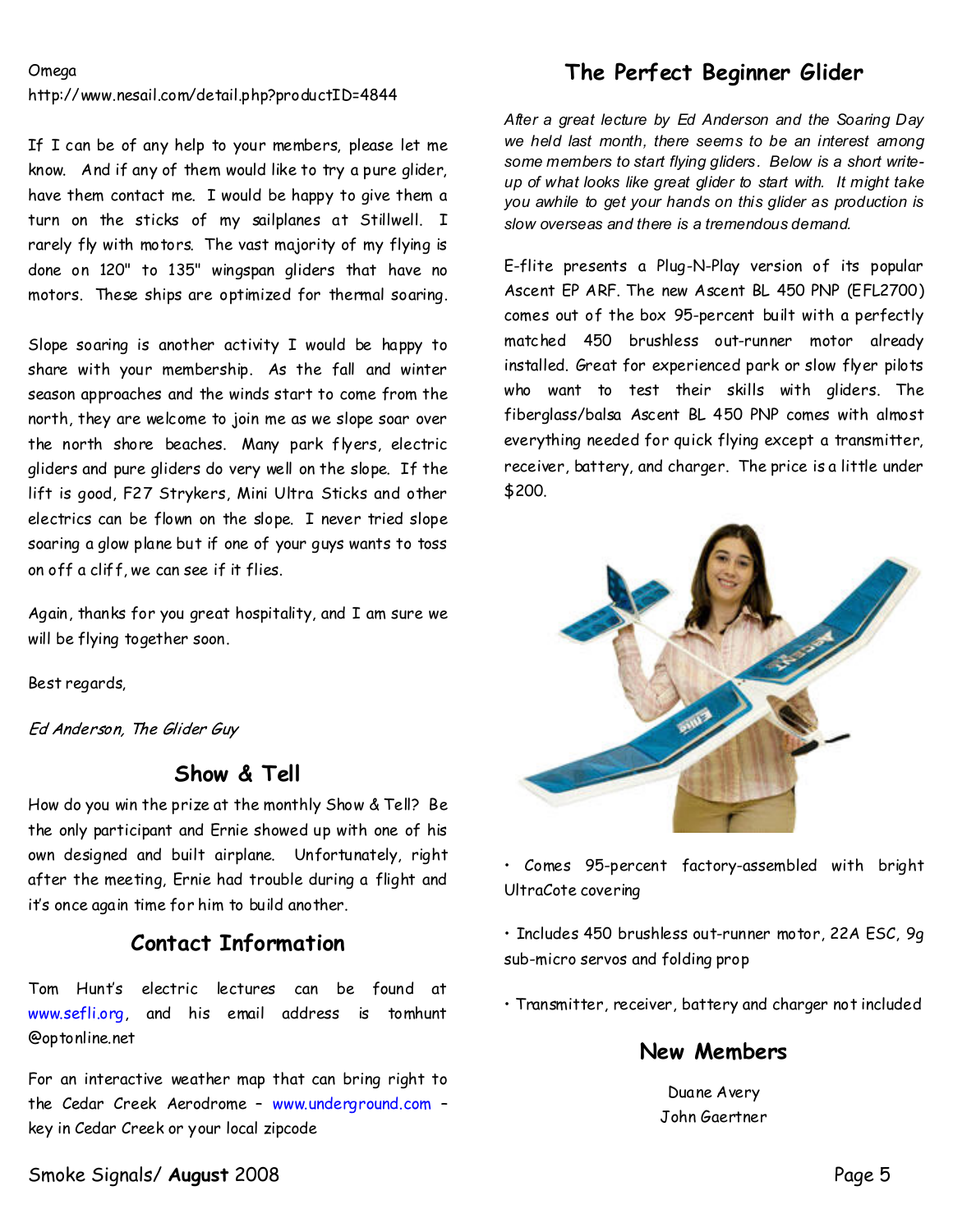## **Fly the Elevator & the Harrier**

Today's powerful brushless motors and high-amp driving batteries have advanced park flyers from models that once required great skill to fly for just a few minutes to rock-stable aircraft that almost fly themselves for 20 minutes or more (OK; maybe I'm exaggerating a bit here). Many park flyers are now capable of a wide array of flying performances that include 3D aerobatics and two maneuvers that will really wow a crowd—the elevator and the harrier.



Figure 1: During a Harrier, the plane slowly flies across the field at a high angle of attack

The elevator and the harrier maneuvers can be done with any 3D-capable electric aerobatic plane that meets the usual requirements for 3D flight: large control surfaces with 45 degrees of movement; a strong, light airframe balanced slightly aftward; and—especially important—a motor that can hover the plane on 1/ 2 throttle. To get this much power, a brushless motor and the new Li-poly batteries are excellent choices. Although not absolutely necessary, a plane that uses a computer radio and a spoileron mix (you'll need to use a servo for each aileron) will make flying these maneuvers easier. This mix helps steady the wings and prevents them from teetering back and forth.

A computer radio will give you better control during the slow-speed high angle of attack (AoA) needed for these maneuvers. To do this, program the radio by assigning the elevator as themaster channel and the flaps (ailerons)as the slave. Set up the mix values so that when the elevator is at full deflection, both ailerons move up a little; this helps stabilize the plane at the slow speed

needed to perform the elevator and harrier. Keep in mind that many smaller and lighter 3D electric planes may do just fine without any mixing during slow-speed, high-AoA maneuvers. The best way to find out whether this mixing is needed is to try out these maneuvers at plenty of altitude so you have time to correct any mistakes. If the plane is difficult to control and teeters back and forth quite a bit, then the spoileron mix may be required for that plane.

#### **The Harrier**

When you're first learning this 3D maneuver, practice with some altitude, even though it's commonly performed close to the ground. The harrier is simply very slow forward flight with the plane in a stalled attitude that's roughly at a 45-degree, nose-up angle. The flight path should run parallel to the ground with no gain or loss in altitude as the plane travels forward. Tournament of Champions pilot Jason Shulman recommends flying this maneuver at a safe altitude and flying into the wind. Begin by slowing the plane down, and maintain altitude with the elevator until it is at full deflection; carry a bit of power to keep the plane level. You may have to increase or decrease power untilyou've found the correct combination of elevator and power to keep the nose high while the plane flies level. You may also need to use some aileron and rudder to keep the wings level. Again, use the power to drive the plane across the field. When you are ready to exit the maneuver, power up and decrease the elevator until you're flying straight and level again. The trickiest part of flying the harrier is using the rudder to steer the plane. Try not to use the ailerons too much, as they could cause the plane to wobble from side to side. Keeping up with that will test your thumbs' dexterity. This is a great transitional maneuver to follow the elevator and lead into a rolling harrier or a torque roll. For advanced flying, slowly lose altitude and do a harrier landing. Let the plane land softly on the rear wheel, and add a touch of power so the main gears settle gently onto the runway.

#### **The Elevator**

In the elevator maneuver, the planedrops vertically in a nose-high attitude. During your first attempts, the plane may drop at a 45-degree angle, but as you practice and gain experience, it will soon drop straight down. Flying into a headwind will improve the look of the elevator, and if there is a good wind, the plane may even go backwards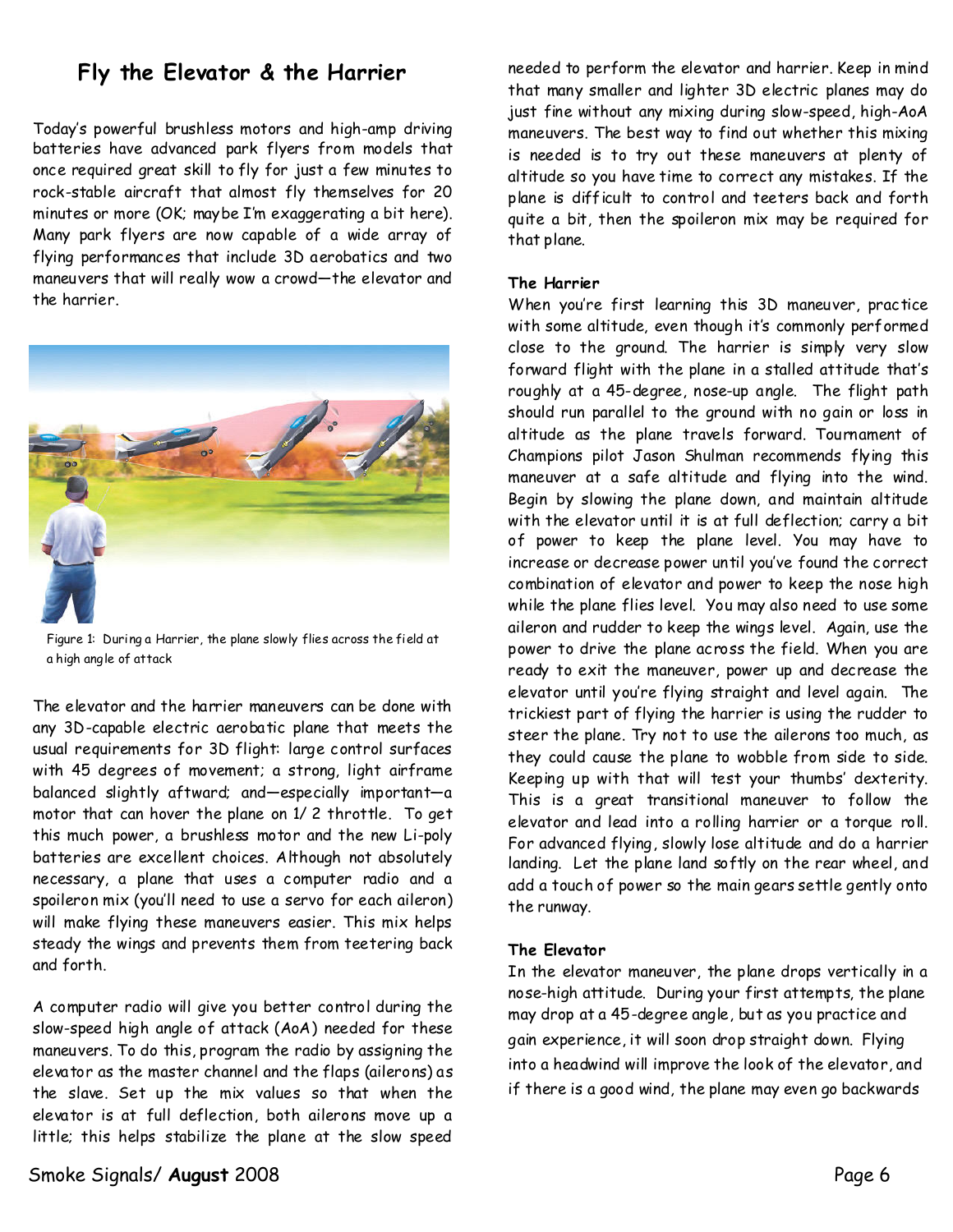a little. Again, Jason Shulman recommends starting this maneuver at a high altitude—at least three mistakes high—while flying into the wind. Begin the entry at a slow speed (about 1/ 4 throttle), and slowly increase the elevator to full deflection. As the airplane slows, use the ailerons and rudder to keep the plane straight. You will



Figure 2: In an elevator, your plane should drop vertically while it's at a high angle of attack

have to adjust the power to keep the nose slightly high, but be sure not to add toomuch power, as that will cause the plane to fly forward. When you are ready to exit the maneuver, increase the power and decrease the elevator until you are flying straight and level.The trickiest part of flying the elevator is learning how to steer the plane down by juggling back and forth between the rudder and throttle. This is a great maneuver to lead right into a harrier. For advanced flying, take the elevator all the way down to the ground, add a little power just before touchdown to slow the descent, and land the plane. Remember two things while flying these maneuvers: always start with plenty of altitude, and don't let your direction (rudder) get away from you. Forgetting either of these could result in your snapping the plane while too low and ending your performancewith a dirt nap—not the best way to finish the day! The elevator and the harrier are impressive maneuvers in any aerobatic performance, especially when flown close to the ground. Most 3D capable planes will fly them well; all that's required for you to master the tricks are the right setup and some practice.

# **Top Gun–July19th**

The weather was a hot  $&$  sunny, but it didn't stop the fliers. Gene Kolakowski, assisted by judge Russell Rhine, ran a great event. Top Gun (the original name is back again) is concurrently run with the One Fly - but that event was cancelled for the day. Everyone in both events was treated to some great hot dogs cooked by our Top Chef, Al Weiner. A total of  $11$  fliers signed up for the event and following are the standings through July. Highlight of the event was Patrick landing with all 6 jelly beans.

| 1  | <b>Ted Evangelatos</b> | 33 points |
|----|------------------------|-----------|
| 2  | Patrick Boll           | 45 points |
| 3  | Bob Reynolds           | 59 points |
| 4  | Gene Kolakowski        | 62 points |
| 5  | Chris Mantzaris (tied) | 63 points |
|    | Nelson Ramos (tied)    | 63 points |
| 7  | Ed Daus Sr             | 65 points |
| 8  | Allen Berg             | 76 points |
| 9  | Curtis Underdue        | 81 points |
| 10 | <b>Richard Boll</b>    | 83 points |
| 11 | Ben Corbett            | 89 points |
| 12 | Bob Albano (tied)      | 95 points |
|    | Ed Daus Jr (tied)      | 95 points |
|    |                        |           |

The next Top Gun competition is scheduled for Sunday– August 24<sup>th</sup>.

## **Big, Very Big Product\$\$News**

Horizon Hobby has announced new pricing for the very popular FS-1 Flight Simulator. Pricing for the product without a controller is \$79.99 and with either a mode 1 or 2 controller, the price is



\$99.99. Their website www.horizonhobby.com has been updated with this new pricing, but availability is not scheduled until October.